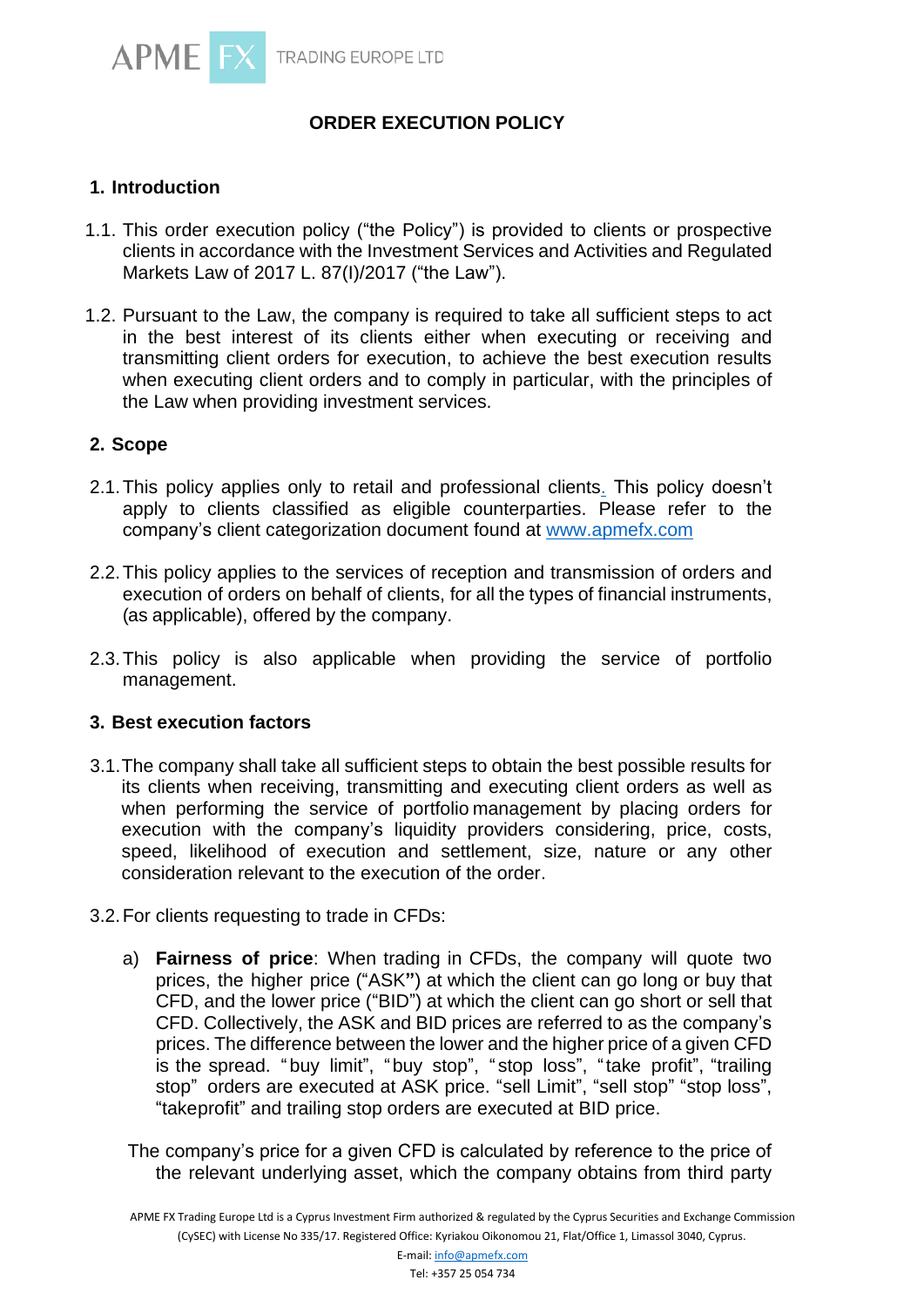

external reference sources. The company's prices can be found on the company's website [\(www.apmefx.com\)](http://www.apmefx.com/) or on the trading platforms. The company updates its prices as frequently as possible (considering the limitations of technology and other factors). The company reviews its thirdparty external reference sources from time to time to ensure that the data obtained continues to remain competitive. The company will not quote any price outside the company's operations time therefore no orders can be placed by the client during that time.

The company conducts ex-ante and ex-post quality checks to ensure that the prices obtained and subsequently passed on to clients remain competitive. Such checks include, but not limited to, reviewing system settings/parameters, comparing prices with reputable price sources, ensuring symmetry of spread and checking the speed of price updating**.**

- If the price reaches an order placed such as: "stop loss", "take profit", "buy limit", "buy stop", "trailing stop", "sell limit" or "sell stop", these orders are instantly executed. However, under certain trading conditions it may be impossible to execute these orders at the client's requested price. In this case, the company has the right to executethe order at the next available price. This may occur, for example, at times of rapid price fluctuations, or, if the price rises or falls in one trading session to such an extent that, under the rules of the relevant exchange, trading is suspended or restricted, or this may occur at the opening of trading sessions.
- b) **Costs**: The company obtains prices from its third-party external reference sources and quotes theseto its clients with 0.2% commission.
- The company also obtains its price for swaps (in relation to any given type of CFD) from third party external reference sources such as its liquidity providers and does not add a mark-up on the swap prices it quotes (unless explicitly stated).
- Note that the company nevertheless obtains a commission/inducement from its liquidity provider in consideration for the transmission of clients orders for execution to the liquidity provider. The client has the right to contact the company for more clarifications in relation to these commissions.
- (In cases of individual client accounts, types of client accounts or type of CFDs which may be subject to mark-ups including mark-ups/additional charges on swaps these are disclosed on the company's website [\(www.apmefx.com\).](http://www.apmefx.com)./)
- c) **Speed of execution**: The company does not execute the client order in CFDs as a principal to principal against the client, i.e. the company is not the execution venue (as defined in article 44 of the Commission Directive 2006/73/EC implementing MiFID) for the execution of the client's order. The company transmits client orders or arranges for their execution with a third party(ies). However, the company places a significant importance when executing client's orders and strives to offer high speed of execution, which is about 200 - 400 milliseconds, provided that not technology disruptions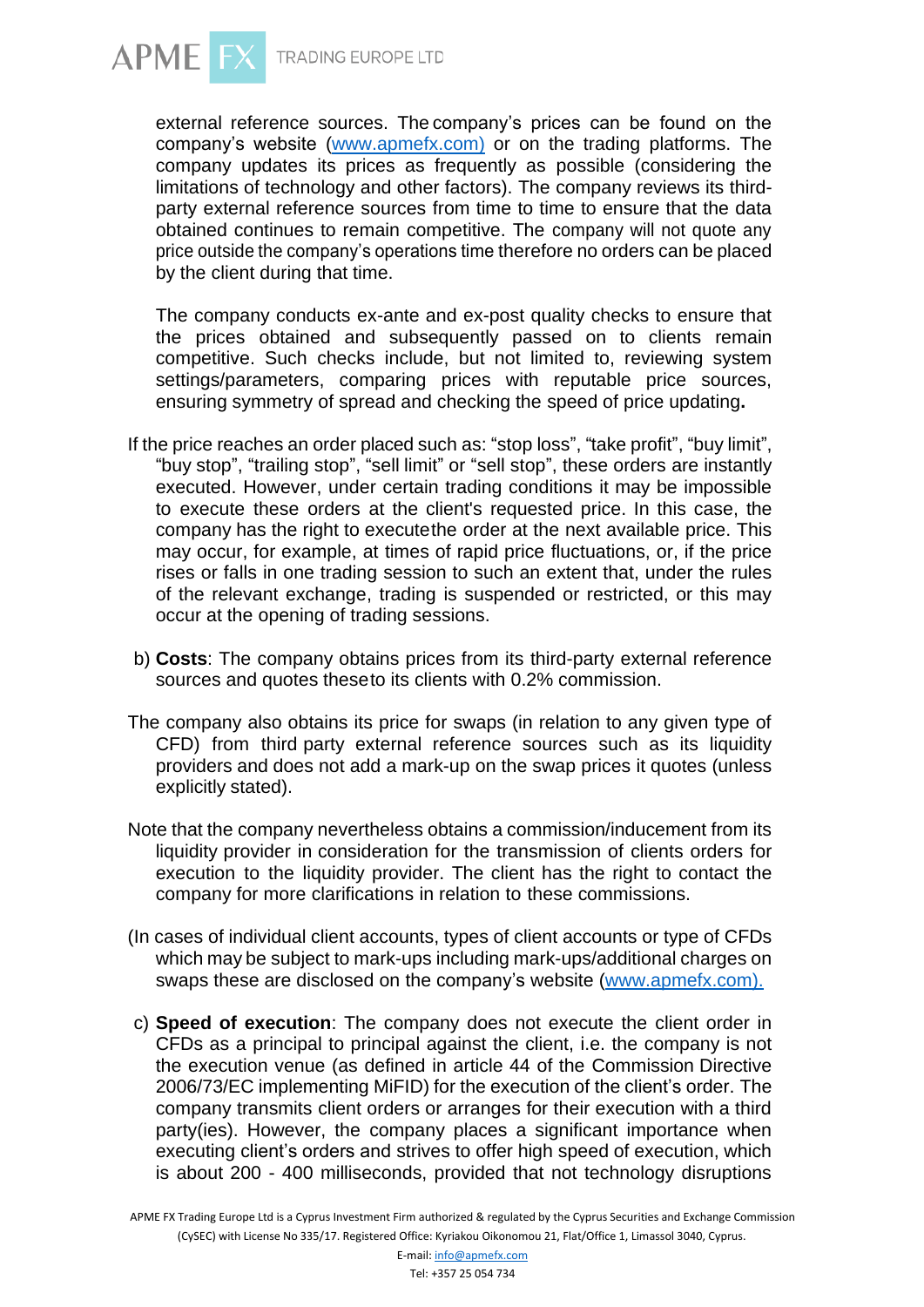

occur and within the industry average.

- d) **Likelihood of execution:** The likelihood of execution depends on the availability of prices of the liquidity providers/financial institutions. In some case it may not be possible to arrange an order for execution, for example but not limited in the following cases: during news times, the start of trading sessions, during volatile markets where prices may move significantly up or down and away from declared prices, where there is rapid price movement, where there is insufficient liquidity for the execution of the specific volume at the declared price, or, a force majeure event has occurred. In the event that the company is unable to proceed with an order with regard to price or size or other reason, the order will not be executed. In addition, the company is entitled, at any time and at its discretion, without giving any notice or explanation to the client, to decline or refuse to transmit or arrange for the execution of any order or request or instruction of the client in circumstances explained in the client agreement. In order to improve speed and likelihood of execution the company carries out certain ex-ante and ex post quality checks. Such checks include, but not limited to, symmetric slippage checks, number of trades subject to slippageand comparing our average speed of execution with industry standards.
- e) **Likelihood of settlement:** The CFD instruments offered by the company do not involve the delivery of the underlying asset, so there is no settlement as there would be for example, if the client had bought shares. All CFD's are cash settled.
- f) **Size of order:** The actual minimum size of an order may be different for each type of CFD. A lot is a unit measuring the transaction amount and it is different for each type of CFD. Please refer to the company's website [\(www.apmefx.com\)](http://www.apmefx.com/) for further information on the minimum size of order that can be placed and each lot value for a given CFD type . If the client wishes to execute a large size order, the price might become less favorable in some cases. The company reserves the right to decline an order in case the size of the order is large and cannot be filled or for any other reason as explained in the agreement entered with the client. Please refer to the company's website [\(www.apmefx.com\)](http://www.apmefx.com/) or the trading platforms for specifications for the value of the minimum and maximum size for a single transaction per instrument.
- g) **Market impact**: Some factors may rapidly affect the price of the underlying instruments/products from which the company's quoted price is derived and may also affect other factors listed herein. The company will take all sufficient steps to obtain the best possible result for its clients.
- h) **Nature of the order:** The nature of an order may affect the execution of that particular order. The client is given the option to place the orders described in section 5.
- 3.3.The company does not consider the above list exhaustive and the order in which the above factors are presented shall not be taken in a priority manner.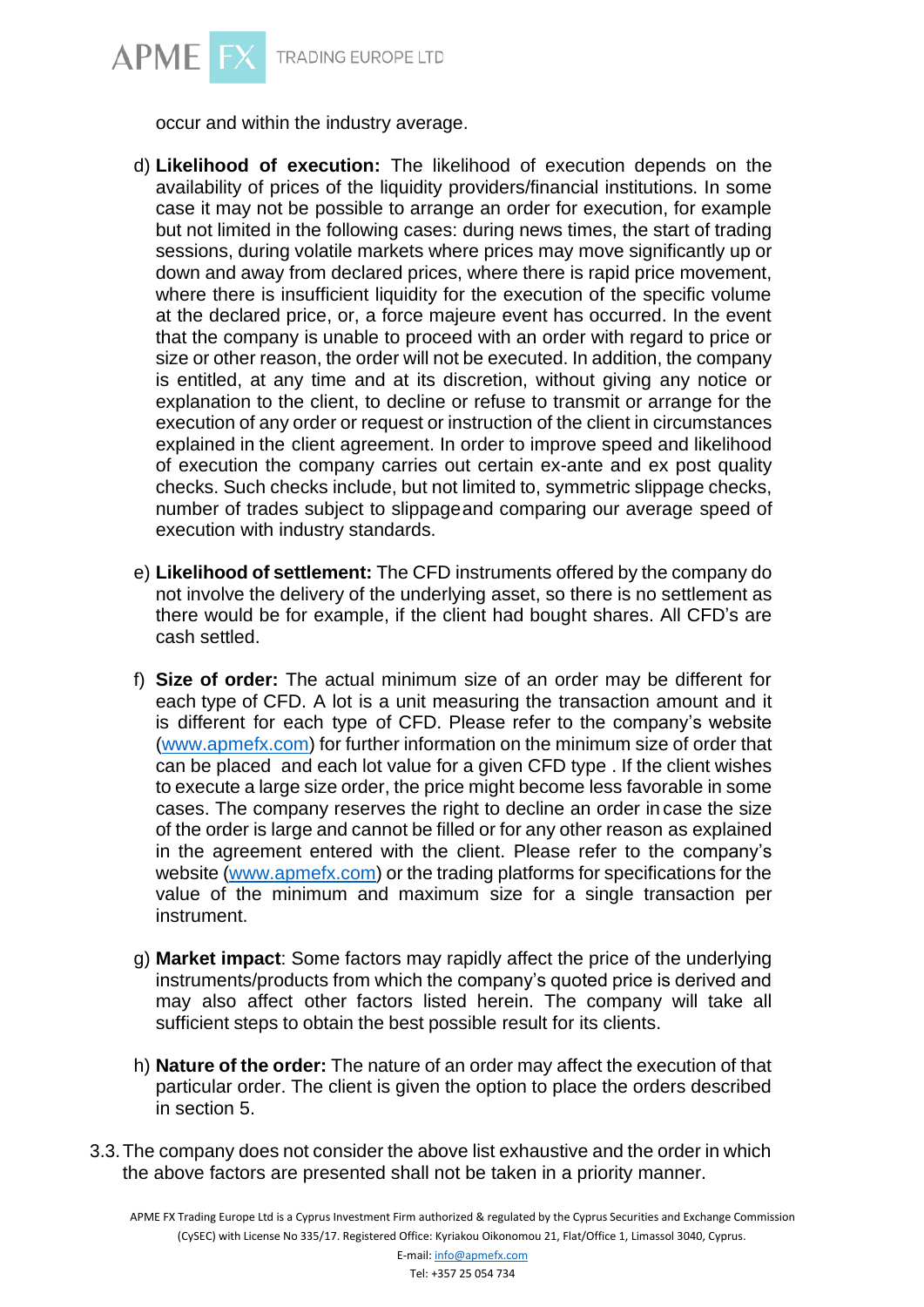



- 4.1. You are warned that slippage may occur when trading in CFD's. This is the situation when at the time that an order is presented for execution, the specific price showed to the client may not be available; therefore, the order will be executed close to or a number of pips away from the client's requested price. so, slippage is the difference between the expected price of an order, and the price the order is actually executed at. If the execution price is better than the price requested by the client, this is referred to as positive slippage. If the executed price is worse than the price requested by the client, this is referred to as negative slippage. Please be advised that slippage is a normal element when trading in financial instruments. Slippage more often occurs during periods of illiquidity or higher volatility (for example due to news announcements, economic events and beginning of market sessions and other factors) making an order at a specific price impossible to execute. In other words, your orders may not be executed at declared prices.
- 4.2. It is noted that slippage can occur also during "stop loss", "take profit" and other types of orders. We donot guarantee the execution of clients pending orders at the price specified. However, we confirm that clients order will be executed at the next best available market price from the price the clients have specified under their pending order.

# **5. Types of order(s)**

- 5.1. The characteristics of an order may affect the execution of the client's order. Please see below the different types of orders that a client can place:
	- a) **Market order(s):** A market order is an order to buy or sell a financial instrument at the currentprice. Execution of this order results in opening a trade position. Financial instruments are bought at ASK price and sold at BID price. "stop loss" and "take profit" orders can be attached to a market order.
	- b) **Pending order(s):** The Company offers the following types of pending orders: "buy limit", "buystop", "sell limit" or "sell stop" orders to accounts used to receive and transmit client orders in financial instruments for execution to another entity.
	- A pending order is an order that allows the user to buy or sell a financial instrument at a pre - defined price in the future. These pending orders are executed once the price reaches the requested level. However, it is noted that under certain trading conditions it may be impossibleto execute these orders at the client's requested price. In this case, the company has the right to execute the order at the nearest available price. This may occur, for example, at times of rapidprice fluctuations,, rises or falls in one trading session to such an extent that, underthe rules of the relevant exchange, trading is suspended or restricted, there is a lack of liquidity, or this may occur at the opening of trading sessions.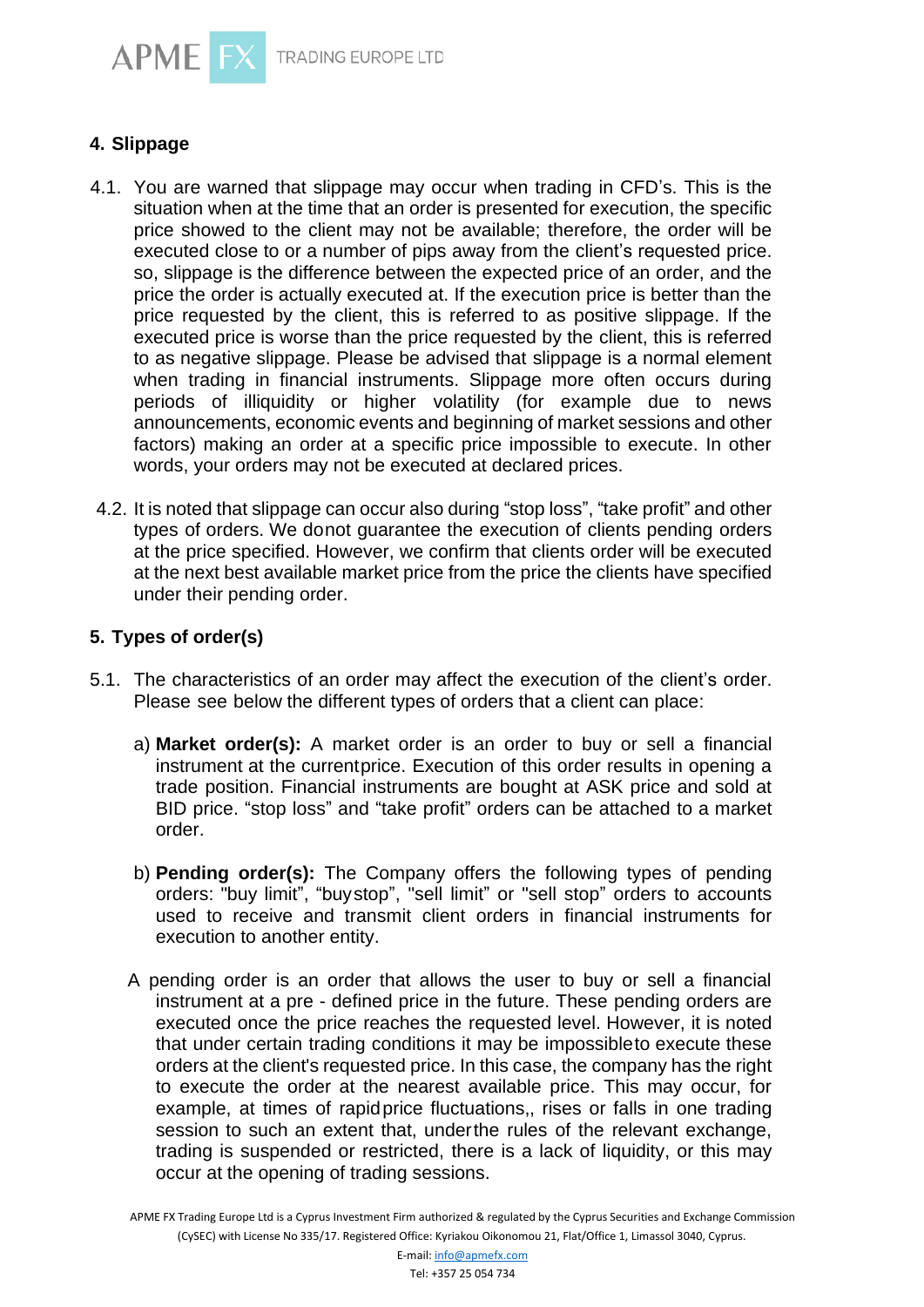

- It is noted that stop loss and take profit may be attached to a pending order. Pendingorders are good until are canceled.
- c) **Take Profit:** Take profit order is intended for gaining profits when the price of the financial instrument has reached a certain level. Execution of this order results in complete closing of the whole position. It is always connected to an open position or a pending order. The order can only be requested together with a market or a pending order. Under this type of orders, the company's trading platform checks long positions and short positions so the take profit order could be placed. When a long position is placed the order is set above the current price and when a short position is placed the order is set below. Take profit orders are executed once the price reaches the requested price
- d) **Stop Loss:** This order is used to minimize losses when the price of the financial instrument moves against the opened position. If the price of the financial instrument reaches the level of the stop loss order,the position will be closed automatically. Such orders are always connected to an open position or a pending order meaning that stop loss orders can be requested only together with a market or a pending order. Under this type of orders, the company's trading platform checks long positions and short positions so the stop loss order could be placed. When a long position is placed the stop loss order is set below the current price and when a short position is placed the stop loss order is set above the current price. Stop loss orders are executed at the first available price.
- e) **Trailing Stop:** Trailing Stop order is a modification of a stop-loss order which is set at a percentage level away from the current market price of the financial instrument. The trailing stop price is adjusted as the price fluctuates and it protects gains by enabling a trade to remain open as long as the price is moving in client's favor.

# **6. Types of accounts**

6.1. The company may offer different types of trading accounts from time to time. In this respect, the initial minimum deposit, the spreads, costs, size, commissions, (if any) etc. may differ according to each type of trading account.

#### **7. Best execution criteria**

- 7.1. The company will determine the relative importance of the above best execution factors (of paragraph 3 above) by using its commercial judgment and experience in the light of the information available on the market and take into account:
	- a) The characteristics of the client, including the categorization of the client as retail or professional.
	- b) The characteristics of the client's order.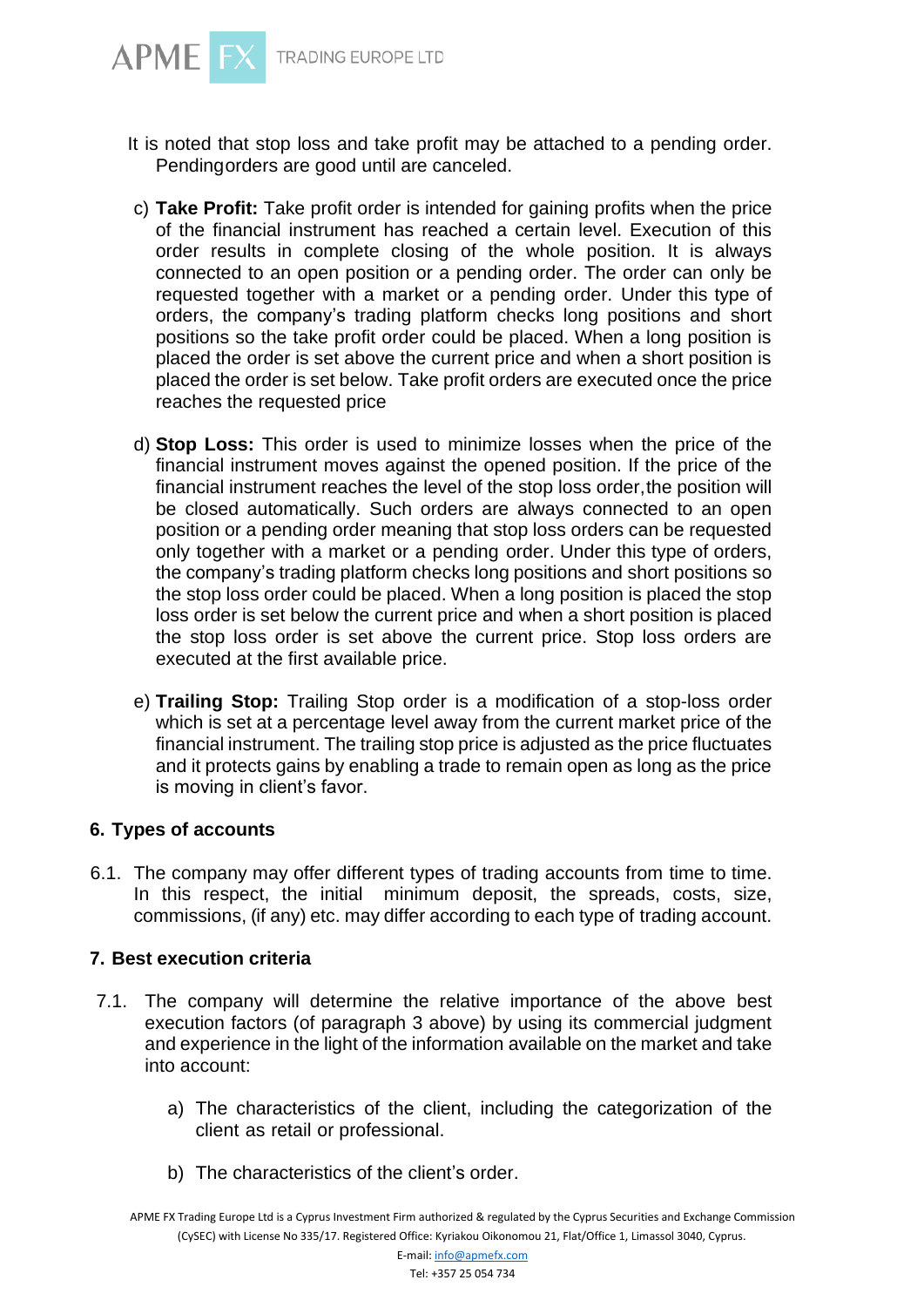

- c) The characteristics of the financial instruments that are the subject of that order.
- d) The characteristics of the execution venue to which that order is directed.
- 7.2. For retail clients, the best possible result shall be determined in terms of the total consideration, unless the objective of the execution of the order dictates otherwise, representing the price of the financial instrument and the costs related to execution, which shall include all expenses incurred by the client which are directly related to the execution of the order, including execution venue fees, clearing and settlement fees and any other fees paid to third parties involved in the execution of the order, as applicable.
- 7.3. For the purposes of delivering best execution where there is more than one competing execution venues to execute an order, in order to assess and compare the results for the client that would be achieved by executing the order on each of the execution venues that is capable of executing that order, the company's own commissions and costs for executing the order on each of the eligible execution venues shall be taken into account in that assessment.

#### **8. Client's specific instruction**

8.1. Whenever there is a specific instruction from or, on behalf of a client (e.g., fills in the required partson the company's trading platform when placing an order), the company shall arrange to the extent possible for the execution of the client order strictly in accordance with the specific instruction.

**Warning**: any specific instructions from a client may prevent the company from taking the steps that it has designed and implemented to obtain the best possible result for the execution of those orders inrespect of the elements covered by those instructions. However, the company will be considered to have fulfilled its obligation to take all reasonable steps to achieve the best possible result for the client.

8.2. Trading rules for specific markets or market conditions may prevent the company from following certain client's instructions.

# **9. Execution on client's orders**

- 9.1. The company shall satisfy the following conditions when carrying out client orders:
	- a) ensures that orders executed on behalf of clients are promptly and accurately recorded and allocated.
	- b) carries out otherwise comparable client orders sequentially and promptly unless thecharacteristics of the order or prevailing market conditions make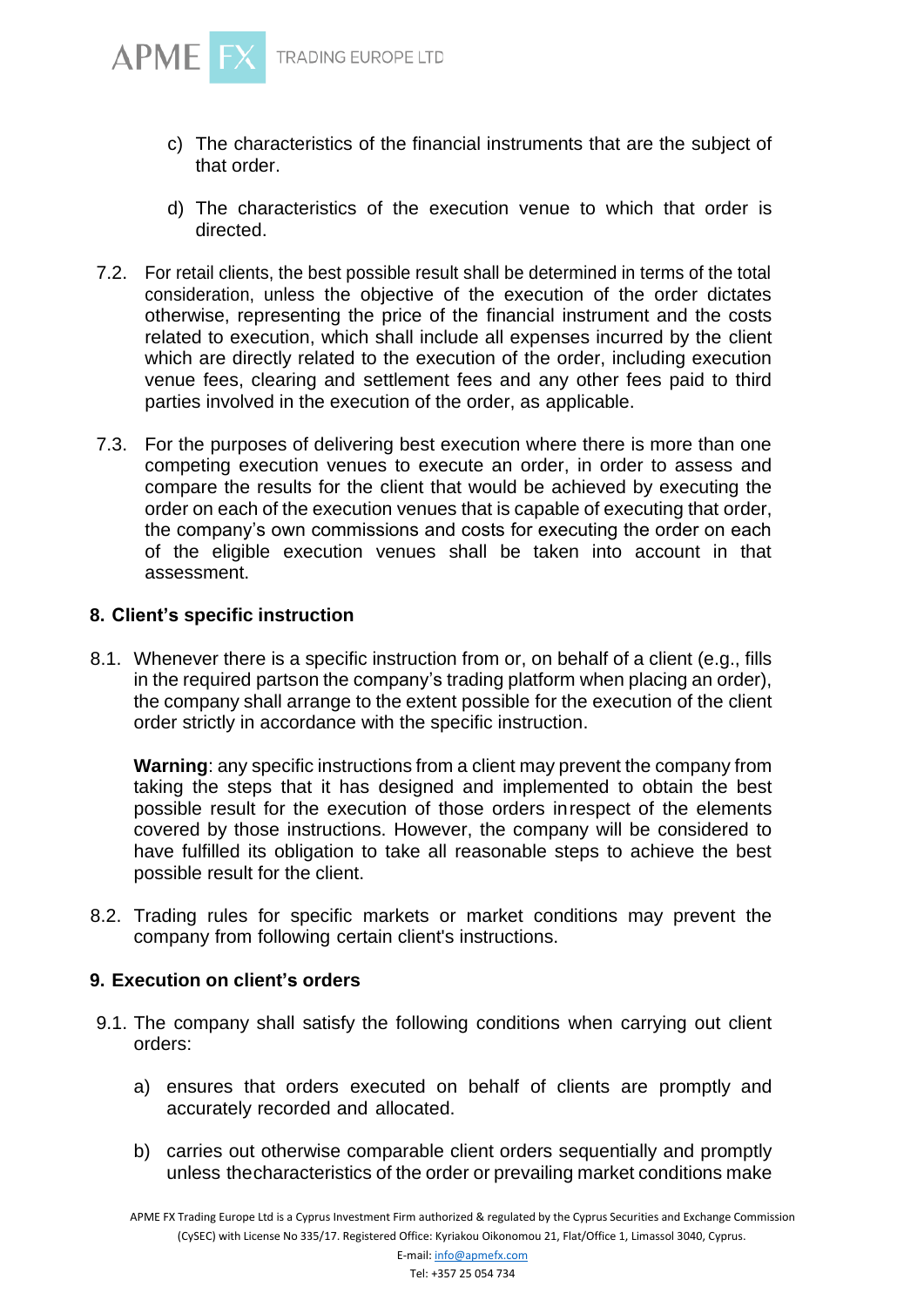

this impracticable.

c) informs a retail client about any material difficulty relevant to the proper carrying out of orders promptly upon becoming aware of the difficulty.

# **10. Execution venues**

- 10.1. Execution venues are the entities with which the orders are placed for final execution (i.e., are filled). An «execution venue» means a regulated market (e.g. stock exchange), a multilateral trading facility, a systematic internalize or a market maker or another liquidity provider or an entity performing in a third country a function similar to any of the abovementioned. Third party financial institution(s) will be the execution venue and not the company for the orders placed with financial instruments offered by the company.
- 10.2. The company will execute client's orders with
	- **Black Pearl Securities Ltd**
	- **BCM Begin Capital Markets CY Ltd**
	- **Exclusive Capital Markets Ltd**
- 10.3. The list may be changed at the company's discretion by giving at least one business day prior notice to the clients.
- 10.4. The company evaluates and selects the execution venues based on a number of criteria including such as (but not limited to) the following:
	- a) the regulatory status of the institution.
	- b) the ability to deal with large volume of orders.
	- c) the speed of execution.
	- d) the competitiveness of commission rates and spreads.
	- e) the reputation of the institution.
	- f) the ease of doing business.
	- g) the legal terms of the business relationship.
	- h) the financial status of the institution.
	- i) various qualitative criteria such as clearing schemes, circuit breakers and scheduled actions.
- 10.5. The company places different relative importance on each of the criteria mentioned above by using itscommercial judgment and experience in the light of the information available on the market.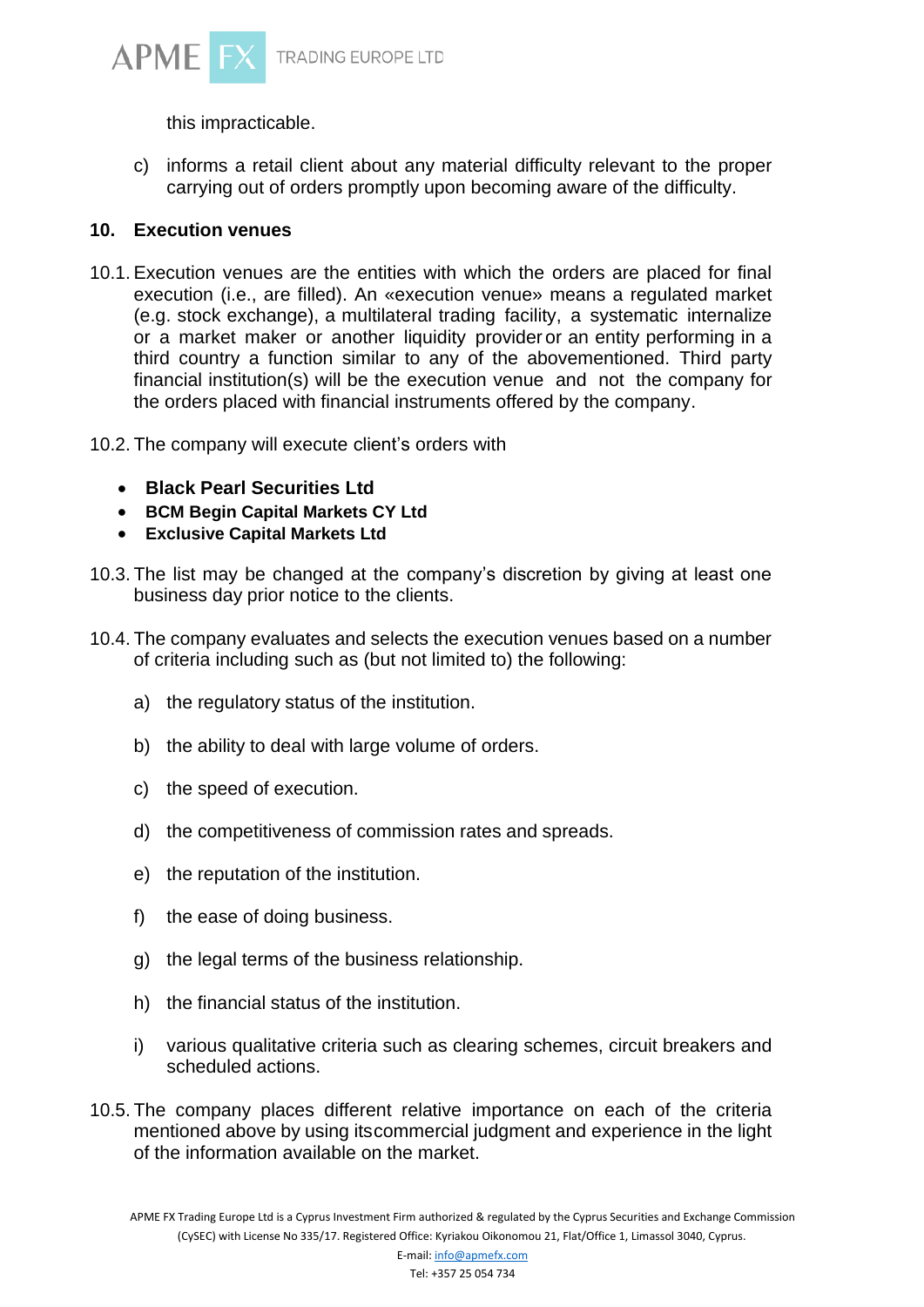

- 10.6. The company selects to work with those third-party venues that enable the company to obtain on a consistent basis the best possible result for the execution of client orders.
- 10.7. Where there is only one possible execution venue, best execution is achieved by execution on that venue. best execution is a process, which considers various factors, not an outcome. This means that, when the company is executing an order for a client, the company must execute it in accordance with its execution policy. The company does not guarantee that the exact price requested will be obtained in all circumstances and, in any event, the factors may lead to a different result in a particular transaction.
- 10.8. The client acknowledges that the transactions entered in financial instruments with the company specifically when trading CFDs are not undertaken on a recognised exchange, rather they are undertaken over the counter (OTC) and as such they may expose the client to greater risks (e.g. counterparty risk) than regulated exchange market transactions. If you require more information regarding the consequences of this means of execution, please contact us. The contact details are listed on the company's website.
- 10.9. To execute a particular client order, the fees and commissions charged to the clients by the company will be a relevant component of costs.
- 10.10. Varying costs to be borne by the client according to the competing venue chosen, (where applicable), will be taken into account.
- 10.11. The company will not be able to charge a different fee for execution on different venues unless the difference reflects a difference in the cost to the company.
- 10.12. The company shall not structure or charge commissions in such a way as to discriminate unfairly between execution venues.
- 10.13. The company, compares different liquidity providers and performs due diligence before deciding which execution venues to use for client orders. Some of the parameters that the company evaluates, include the following:
	- a) Pricing frequency (how many ticks per second does the liquidity provider provide?).
	- b) Speed of communication/execution (how fast are the prices received/orders executed?).
	- c) Occurrence of price freezes and frequency.
	- d) Depth of liquidity (What is the liquidity provided by the liquidity provider?).
	- e) If dealing back-to-back is the overall cost (i.e. total consideration paid by clients) competitivecompared to the industry.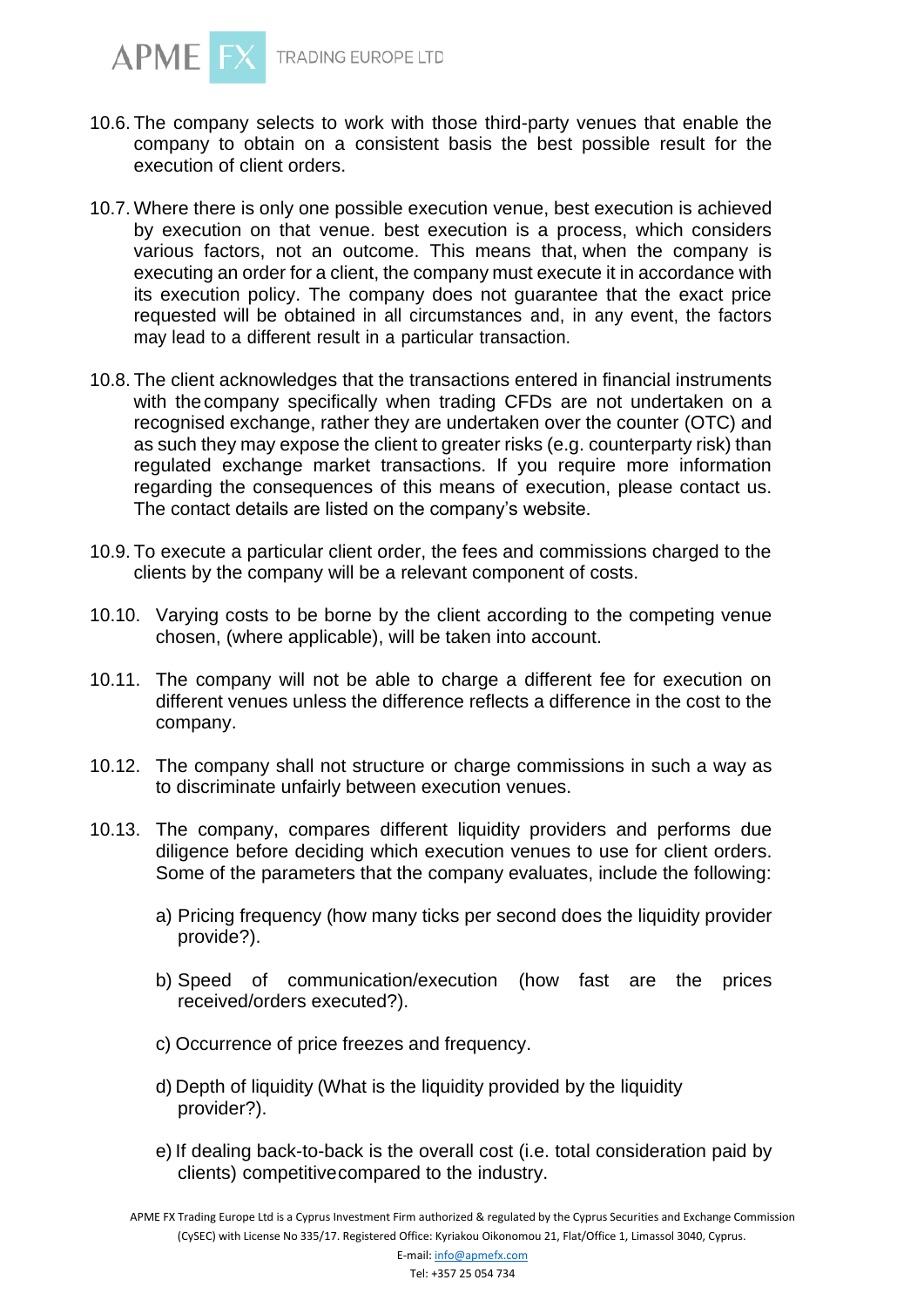![](_page_8_Picture_0.jpeg)

- f) If dealing back-to-back symmetry of slippage should be evaluated in detail for every order type.
- 10.14. In general, the company places great importance on the choice of its liquidity providers as it strives to offer, on a consistent basis, best execution to its clients.
- 10.15. The company randomly selects a sufficiently large sample of trades to ensure, with a high statistical confidence level, that it constantly obtains and will obtain the best possible results for the clients. This is verified by selecting samples from different periods of time, for different financial instruments and different types of CFDs. Also, the sample checks include trades under irregular market events.

#### **11. Important disclosures**

- 11.1. The company undertakes to summarize and make public on an annual basis, for each class of financial instruments, the top five execution venues in terms of trading volumes where the client orderswere executed in the preceding year and information on the quality of execution obtained, in accordance to the relevant regulatory requirements. The publication shall contain the following information:
	- a) class of financial instruments;
	- b) venue name and identifier;
	- c)volume of client orders executed on that execution venue expressed as a
	- d) percentage of total executed volume;
	- e) number of client orders executed on that execution venue expressed as a
	- f) percentage of total executed orders;
	- g) percentage of the executed orders referred to in point (d) that were passive and
	- h) aggressive orders;
	- i) percentage of orders referred to in point (d) that were directed orders;
	- j) confirmation of whether it has executed an average of less than one trade per business day in the previous year in that class of financial instruments.
- 11.2. The company will publish an annual execution quality summary statement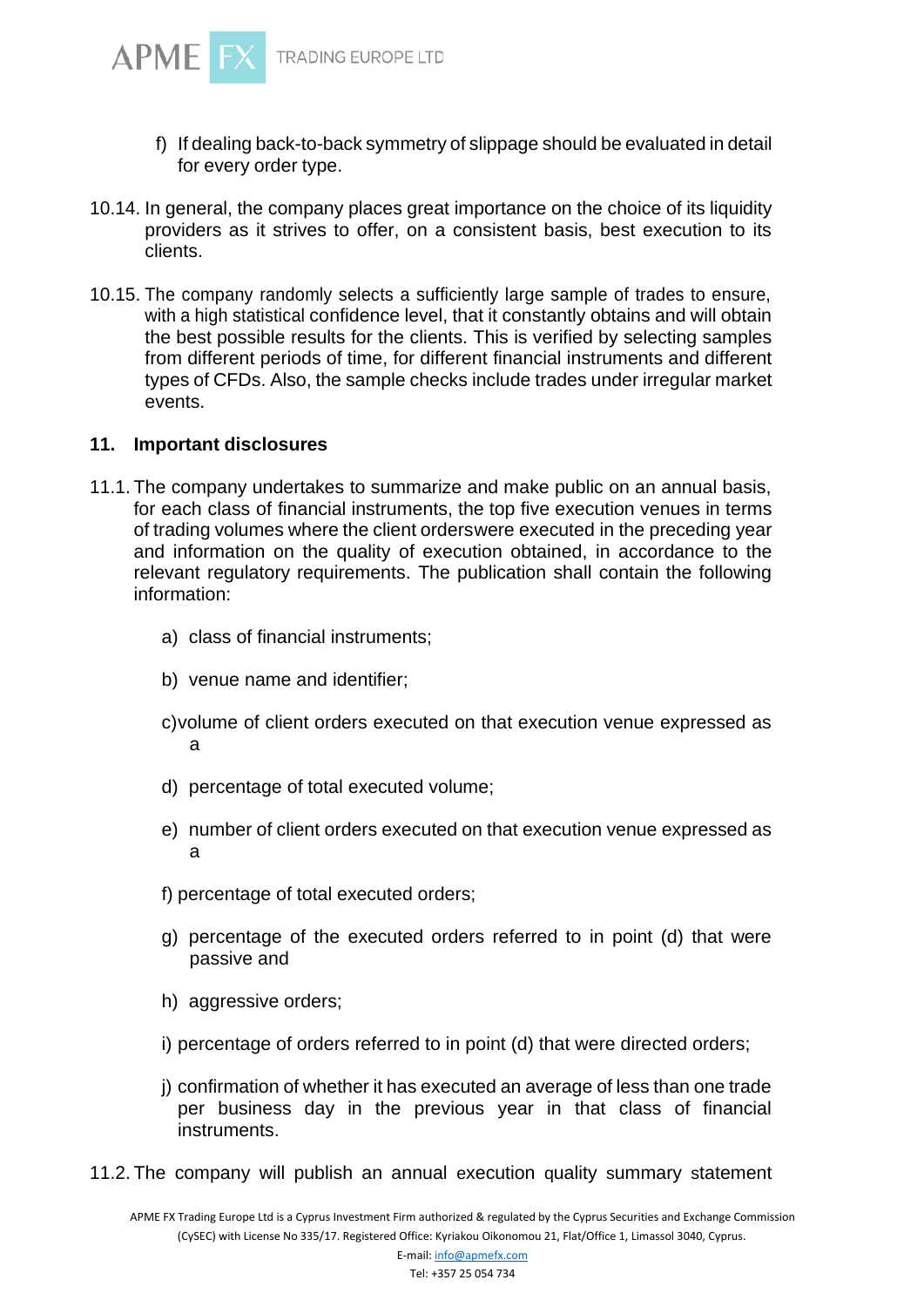![](_page_9_Picture_0.jpeg)

(EQSS) & RTS 28 report which will, for each class of financial instruments, include a summary of the analysis and conclusions the company will draw from its detailed monitoring of the quality of execution obtained on the execution venues where all client orders were executed in the previous year.

11.3. The EQSS & RTS 28 will include:

- a) an explanation of the relative importance the Company gave to the execution factors of price, costs, speed, likelihood of execution or any other consideration including qualitative factors when assessing the quality of execution;
- b) a description of any close links, conflicts of interests, and common ownerships with respect to any execution venues used to execute orders;
- c) a description of any specific arrangements with any execution venues regarding payments made or received, discounts, rebates or non-monetary benefits received;
- d) an explanation of the factors that led to a change in the list of execution venues listed in the firm's execution policy, if such a change occurred;
- e) an explanation of how order execution differs according to client categorisation, where the Company treats categories of clients differently and where it may affect the order execution arrangements;
- f) an explanation of whether other criteria were given precedence over immediate price and cost when executing retail client orders and how these other criteria were instrumental in delivering the best possible result in terms of the total consideration to the Client;
- g) an explanation of how the Company has used any data or tools relating to the quality ofexecution, including any data published under Delegated Regulation (EU) 2017/575;
- h) where applicable, an explanation of how the Company has used output of a consolidated tape provider established under Article 65 of Directive 2014/65/EU.
- 11.4.The first annual report of the company was released in April 2019.
- 11.5.Where for a given class, the company provides all its services under the scope of this policy, the company shall provide separate reports in relation to these services
- 11.6.You can find EQSS & RTS 28 by following the below link:
	- <https://www.apmefx.com/en/legal/regulation>
- 11.7.The above disclosures should be published by the end of April each year and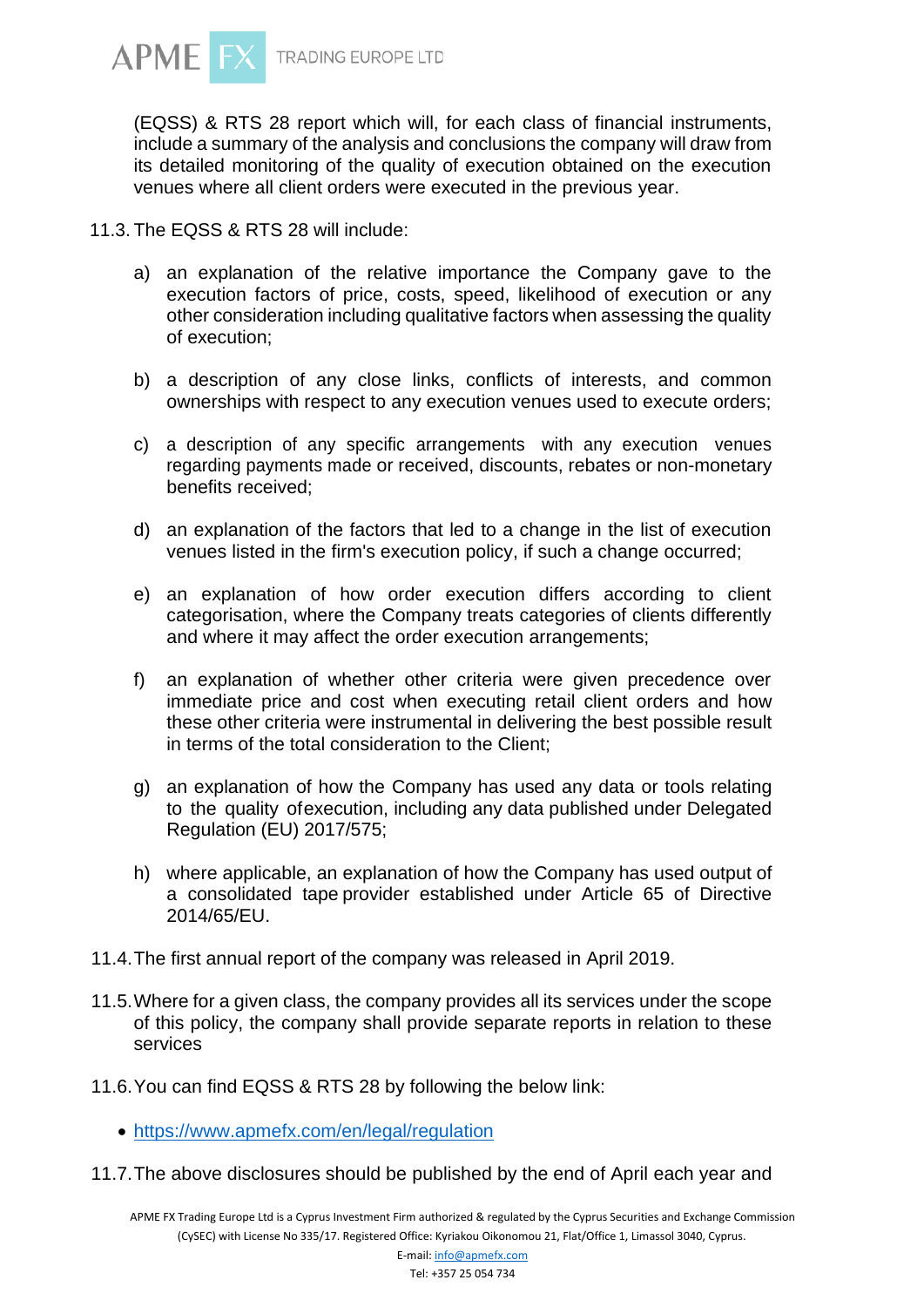![](_page_10_Picture_0.jpeg)

kept on the company's website for a minimum of 2 years

#### **12. Client's Consent**

12.1. When the client provides his/her consent at the end of the registration procedure the client agrees to the application of this policy throughout the relationship with the company.

#### **13. Monitoring of the effectiveness of the policy & execution arrangements**

12.1.The company monitors its order execution arrangements and execution policy in order to identify and, where appropriate, correct any deficiencies. In particular, the company assess, on a yearly basis, whether the execution venues included in its policy for order execution, provide for the best possible result for the client or whether the company needs to make changes to its execution arrangements

# **14. Amendment of the policy and additional information**

14.1. The company reserves the right to review and/or amend its policy and arrangements whenever it deems this appropriate according to the terms of the client agreement between the client and the company.